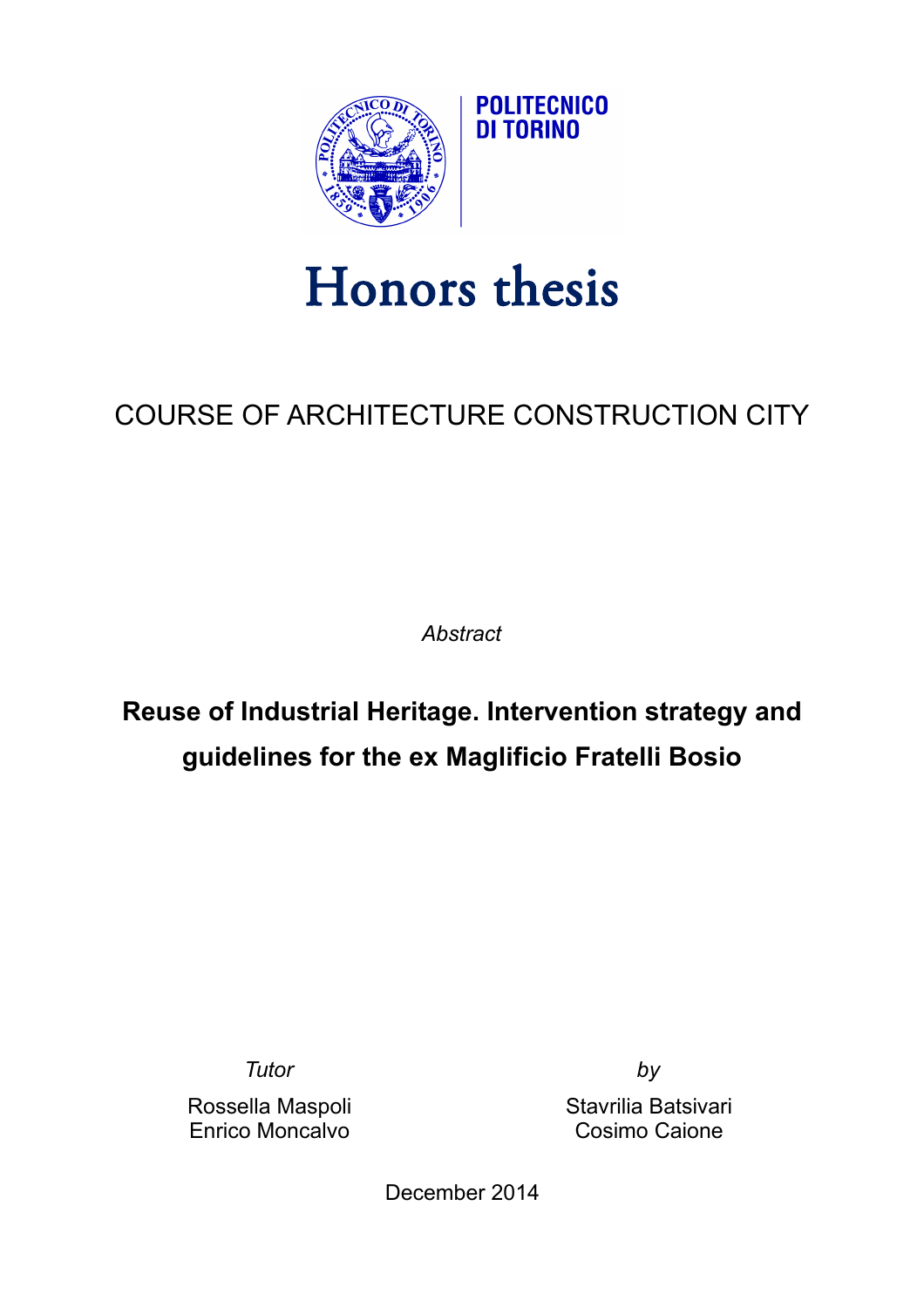This thesis stems from the necessity to emphasize the relationship between the phenomenon of disposal, as a cyclical situation of urban spaces, and the directed modes of transformations inherent in urban and architecture projects.

\_\_\_\_\_\_\_\_\_\_\_\_\_\_\_\_\_\_\_

The study of the heritage processes, such as procedures for identifying the value of tangible and intangible assets of contemporary urban settings, has led to the identification of the brownfields. This can facilitaed the identification of the main sphere in which the contemporary transformations are defined as more influential for the evolution of the city.

Following the wide exposure to the reasons of conservation and modification, research was conducted to identify a series of case studies that were selected for territorial and architectural interest.This research has confirmed the initial hypothesis of the impossibility of defining both a unique model project and the creation of an operating model based on the comparison and interaction with the goal of building new relationships and identity is needed.

All this was the starting point for the reading of the reference contexts of the redevelopment project proposed for Sant'Ambrogio di Torino, an intervention that considers each element of the territory as part of a wider urban system, while respecting the architectural and historical values of the artifacts.

The study of the "ex Maglificio Fratelli Bosio", has allowed to deepen one of the main structures involved in the dynamics of reconstruction of a territorial identity that was weakened over the course of time.



*Projectual masterplan, the network system of the attractions to current and potential*

This is about a study process that has led to the ongoing deepening of relations between morphological and architectural sphere, developing in this way an idea of masterplans based on the improvement of transport, creation of spaces for socializing and production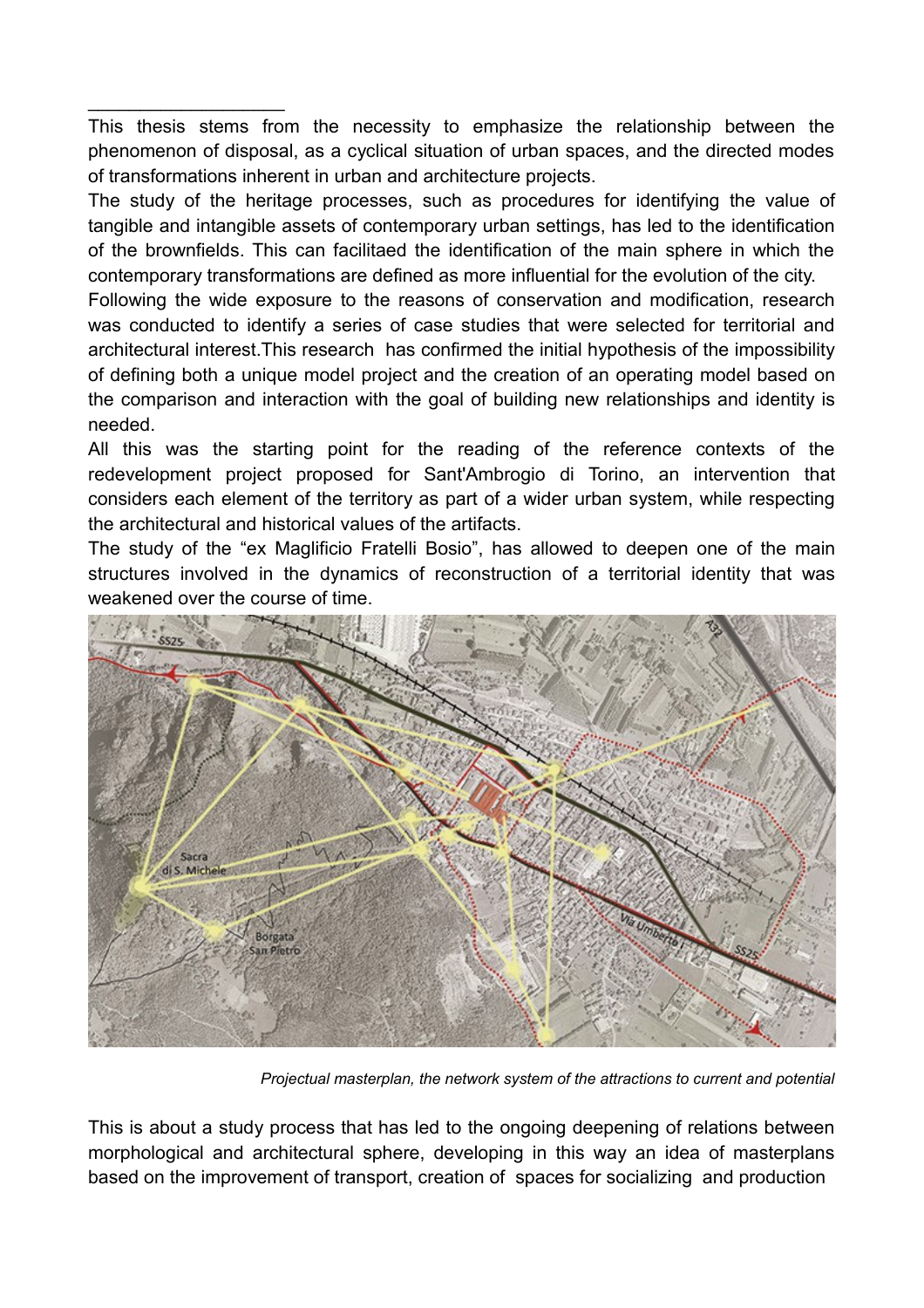coexisting in residential areas existing and new settlement. The result was the destriction of the idea of insurmountable fence tied to the property.

Maintaining the viability of the base of the industrial complex minimizes the changes of the relationships established today with the environment and the complete project will further strengthen them.

In addition to analyzing the specific features of the ambience, in terms of the phenomenon of abandonment and subsequent reuse of the property, it has been paid particular attention to the executive developments of the project with an approach to the archeological artifact, in balance between preservation of memory and adaptation of the structure.



Ground floor plan, functions and activities of rehabilitation



First floor plan, functions and activities of rehabilitation